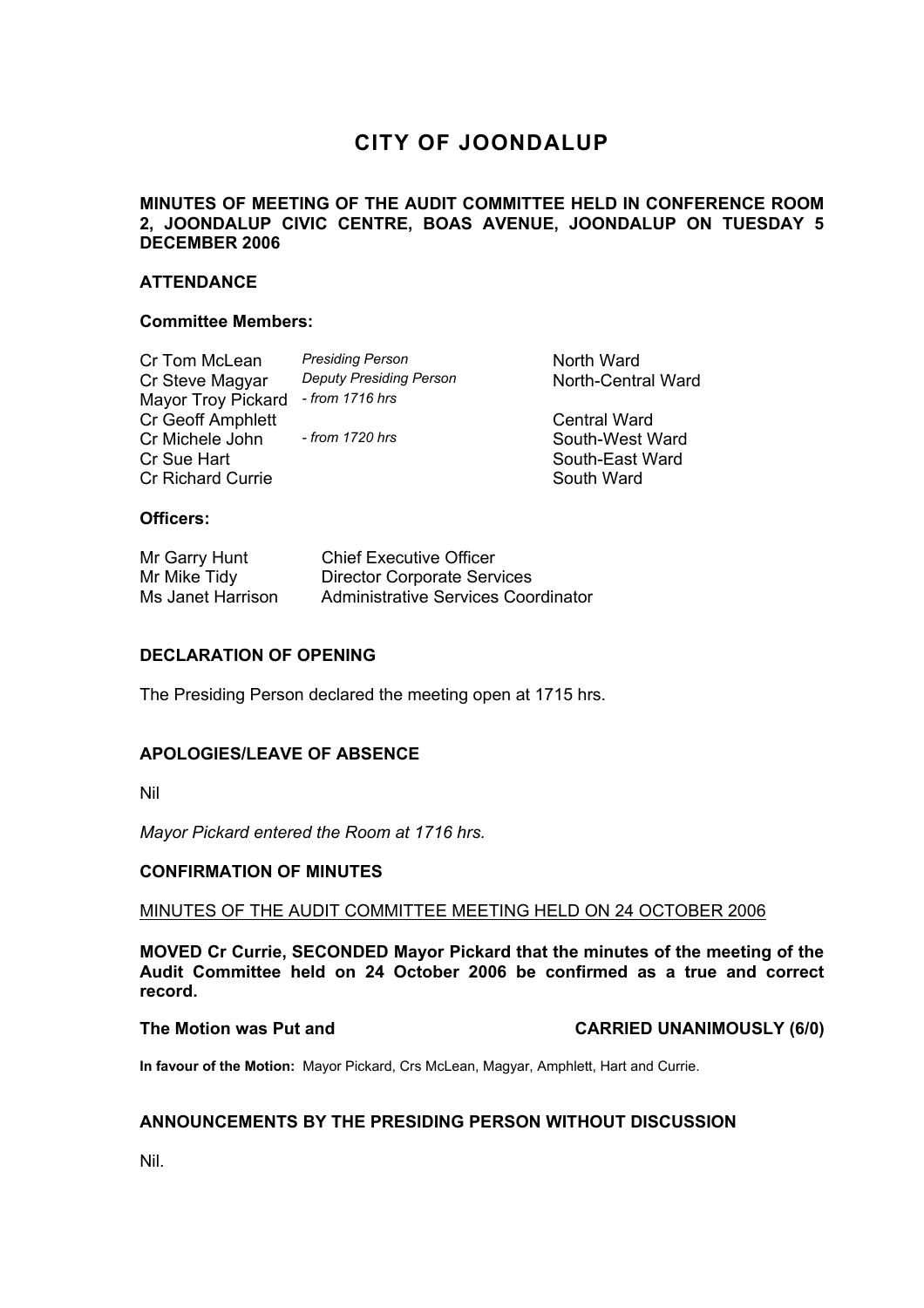# **DECLARATIONS OF INTEREST**

#### **Disclosure of Financial Interests**

Nil.

#### **Disclosure of interest affecting impartiality**

| <b>Name/Position</b>      | <b>Cr Tom McLean</b>                                                                                                                                |  |  |
|---------------------------|-----------------------------------------------------------------------------------------------------------------------------------------------------|--|--|
| <b>Item No/Subject</b>    | Item 1 – Tender 011-06/07 Provision of Audit Services                                                                                               |  |  |
| <b>Nature of interest</b> | Interest that may affect impartiality                                                                                                               |  |  |
| <b>Extent of interest</b> | A partner employed with the recommended tenderer was in the<br>past a partner for a firm which undertook taxation work for Cr<br>McLean's employer. |  |  |

# **IDENTIFICATION OF MATTERS FOR WHICH THE MEETING MAY SIT BEHIND CLOSED DOORS**

Nil.

### **PETITIONS AND DEPUTATIONS**

Nil.

# **ITEM 1 TENDER 011-06/07 PROVISION OF AUDIT SERVICES – [78593]**

**WARD:** All

**RESPONSIBLE** Mr Mike Tidy **DIRECTOR:** Corporate Services

#### **PURPOSE**

This report is to seek the recommendation of the Audit Committee to accept the tender submitted by Bentleys MRI Perth for the provision of Audit Services to the City of Joondalup for a period of three (3) years ending with the completion of the final audit for the 2008/09 financial year (Tender 011-06/07).

# **EXECUTIVE SUMMARY**

Tender 011-06/07 was advertised on Wednesday 1 November 2006 in The West Australian newspaper for the provision of Audit Services to the City for a period of three (3) years ending with the completion of the final audit for the 2008/09 financial year. The closing time and date for lodgement of a response was 10.00 am Thursday, 16 November 2006 at the City of Joondalup Tender Box, Ground Floor, Administration Centre. Three submissions were received from: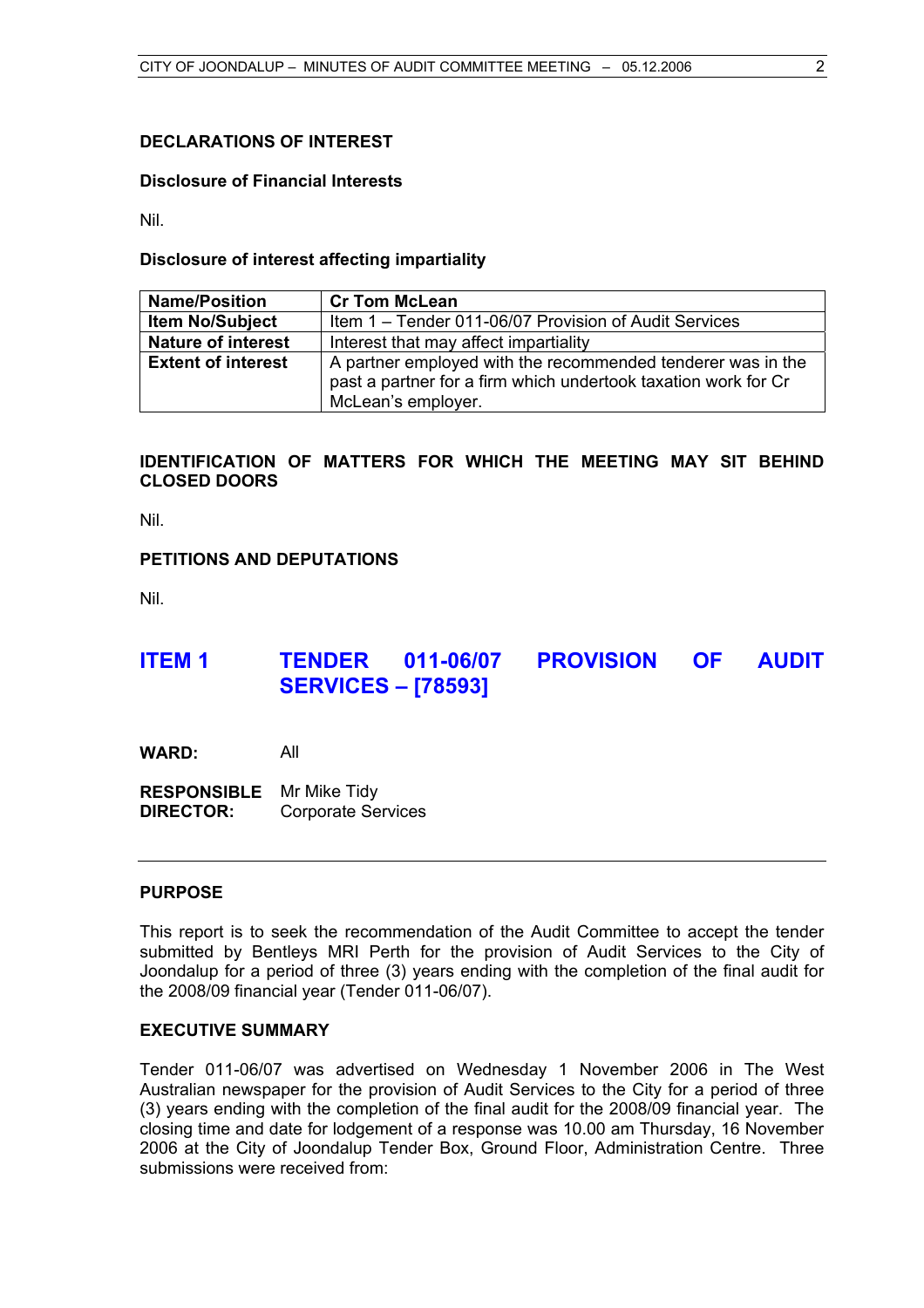- UHY Haines Norton
- PKF Chartered Accountants & Business Advisors
- Bentleys MRI Perth Partnership

*It is recommended that the Audit Committee recommends that Council, BY AN ABSOLUTE MAJORITY accepts the tender submitted by Bentleys MRI Perth for the provision of Audit Services to the City and appoints Mr Michael Hillgrove, Mr Patrick Warr and Mr Maurice Anghie as the City auditors for a period of three (3) years ending with the completion of the final audit of the 2008/09 financial year, in accordance with the Terms and Conditions specified in RFT 011-06/07.*

### **BACKGROUND**

The Local Government Act 1995 (the Act) requires the accounts and annual financial report of a local government for each financial year to be audited by an auditor appointed by the local government (section 7.2)

The term of appointment of Deloitte Touche Tohmatsu ended with the completion of the 2005/06 financial year audit and new auditors need to be appointed.

Tender for the provision of the audit service was advertised and three submissions were received and evaluated.

### **DETAILS**

Tenders were advertised on 1 November 2006 through The West Australian for the provision of Audit Services for three (3) years ending with the completion of the final audit for the 2008/09 financial year. Tenders closed on 16 November 2006. Three submissions were received from:

| Tenderer                        | 06/07 | 07/08               | 08/09     | <b>TOTAL</b> |
|---------------------------------|-------|---------------------|-----------|--------------|
|                                 |       |                     |           | (GST Excl    |
|                                 |       |                     |           |              |
| <b>Bentleys MRI Perth</b>       |       | 28,000.00 29,500.00 | 31,000.00 | 88,500.00    |
| <b>UYH Haines Norton</b>        |       | 30,000.00 31,250.00 | 32,500.00 | 93,750.00    |
| <b>PKF Chartered Accountant</b> |       | 51,241.00 53,803.00 | 56,493.00 | 161,535.00   |
| <b>Business Advisors (PKF)</b>  |       |                     |           |              |

The first part of the tender evaluation process is to check conformity with the Compliance Criteria to ensure that all essential requirements have been met.

All Submissions received were considered compliant and remained for further evaluation. Panel members assessed each of the submissions individually against the selection criteria using the weightings determined during the tender planning phase. The Evaluation Panel then convened to discuss their individual assessments and derive the consolidated score determining the successful tenderer to be recommended to Council.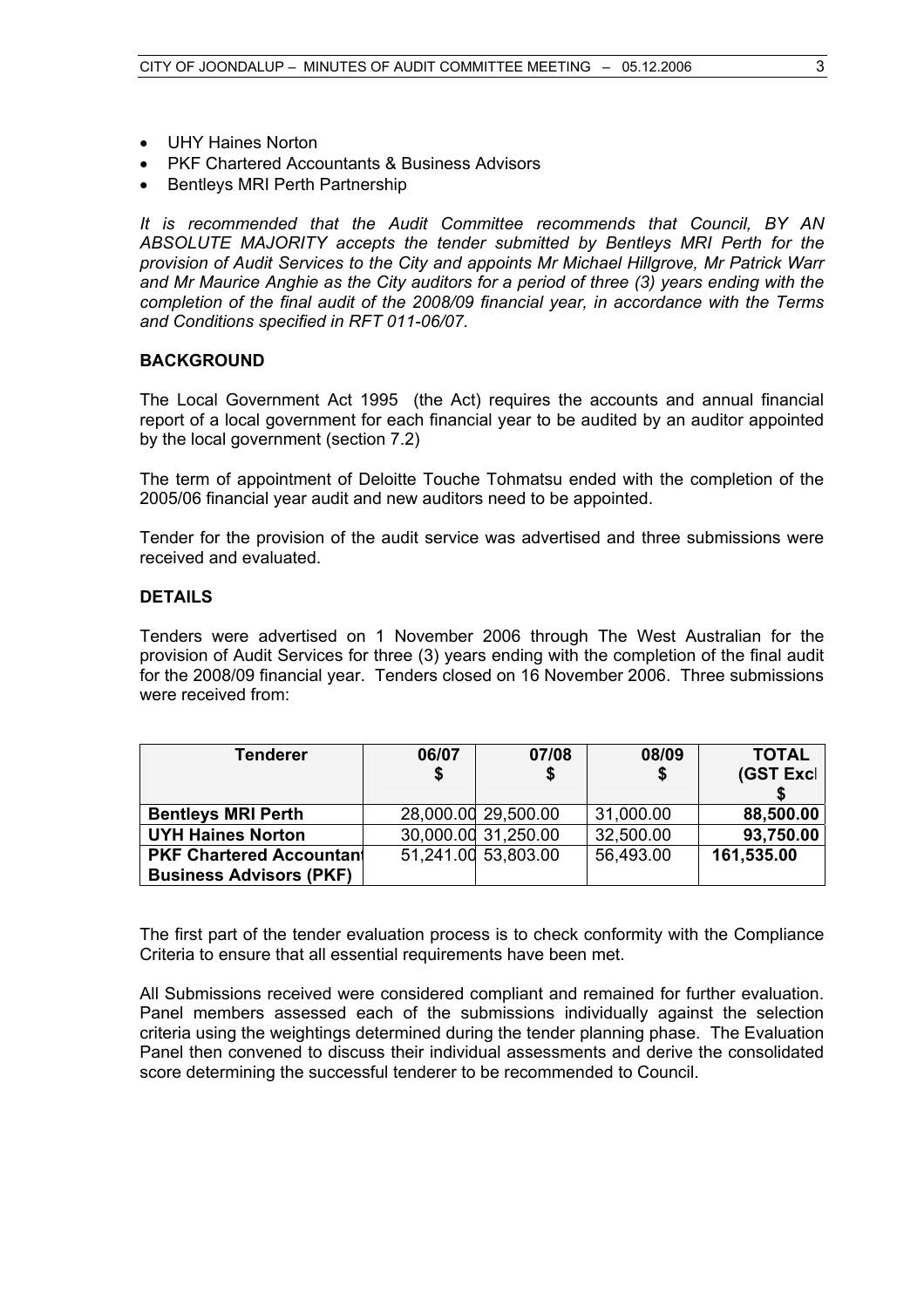The Compliance Criteria for Tender Number 011-06/07 were as follows:

- Compliance with the Conditions of the Request;
- Compliance with the Specification;
- Financial and resource capacity to perform the proposed Contract;
- Non-existence of conflict of interest
- Compliant Insurance coverage:
- Registration and qualification details.

These criteria were not point scored. Each Submission was assessed on a Yes/No basis as to whether a criterion was satisfactorily met.

The qualitative criteria and weightings for this Request were:

- Qualifications and relevant Audit Experience of Partners and Personnel 25%
- Capacity to undertake Audit work and provide supplementary service: 25% • Availability and timing of Interim Audits 15% 15% 15% 15% 15% Quality of references provided • Cost of Services 15%

The evaluation panel carried out the evaluation of the Submissions in accordance with the Qualitative Criteria in a fair and equitable manner and concluded that the Offer representing the best value to the City is that submitted by Bentleys MRI Perth at the offered price of \$88,500 for the Contract period.

Bentleys are the current auditors for three comparable metropolitan local governments, being the Cities of Perth, Fremantle and Gosnells. They offer an experienced team and, in the opinion of the panel, are better placed to add value to the City of Joondalup. This is supported by the feedback obtained from the referees nominated at the three Cities that are currently audited by Bentleys' nominated auditors.

The Auditors that Bentleys' are nominating are Mr Michael Hillgrove, Mr Patrick Warr and Mr Maurice Anghie. They are qualified to be appointed in accordance with Section 7.3 of the Local Government Act 1995.

Bentleys' tendered price represented the best value to the City and included all grant acquittals and meeting attendance at no additional cost. Acceptance of Bentleys' tender and the appointments of its nominated auditors is therefore recommended.

### **Link to Strategic Plan:**

4.1 To manage the business in a responsible and accountable manner

### **Legislation – Statutory Provisions:**

Part 7 of the Local Government Act 1995 Local Government (Audit) Regulations 1996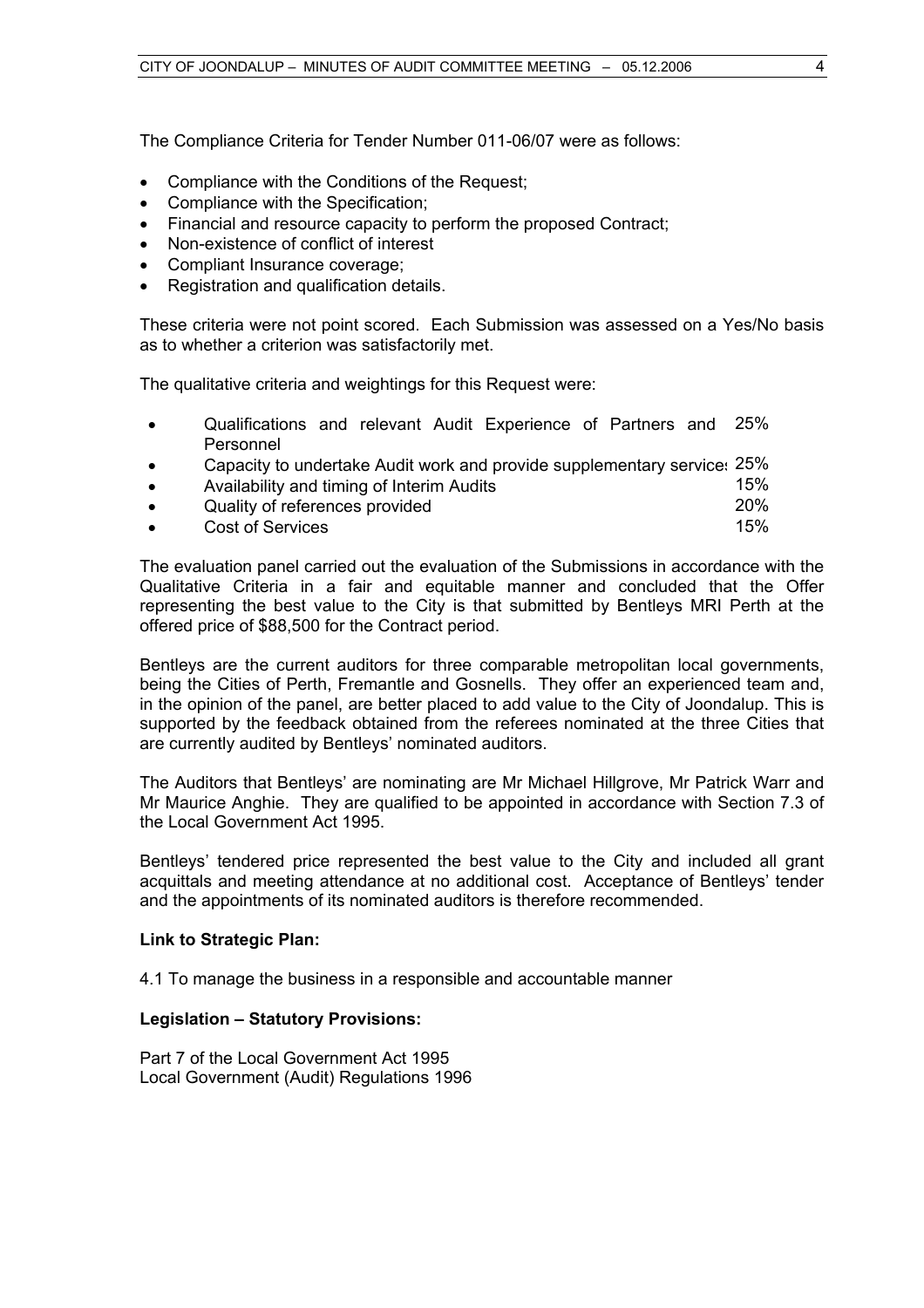### **Risk Management considerations:**

It is considered that awarding the contract to the recommended Respondent and the appointment of its key personnel will represent a low risk to the City based on qualification, registration and local government audit experience.

### **Financial/Budget Implications:**

In its 2006/07 annual budget the City allocated \$33,250 for the audit service, which is sufficient to cover Bentleys' tendered price of \$28,000 for the year, exclusive of the GST.

For the last year of the previous Audit contract the City paid \$31,000.00 for the service.

The City of Joondalup is a registered business entity for GST purposes and is able to claim input tax credit for the amount of GST payable.

#### **Policy implications:**

Not applicable

#### **Regional Significance:**

Not applicable

#### **Sustainability implications:**

The audit requirement is a statutory obligation to ensure prudent and sustainable operation of the City.

#### **Consultation:**

Bentleys' auditors are recommended following a fair evaluation process and after receiving positive feedback from other metropolitan Local Governments that are currently audited by Bentleys.

### **COMMENT**

Following public advertisement of tender 011-06/07 for the provision of audit services to the City, three submissions were received and evaluated among which the tender submitted by Bentleys MRI is considered the most advantageous to the City and is therefore recommended.

#### **ATTACHMENTS**

Nil

# **VOTING REQUIREMENTS**

Simple Majority.